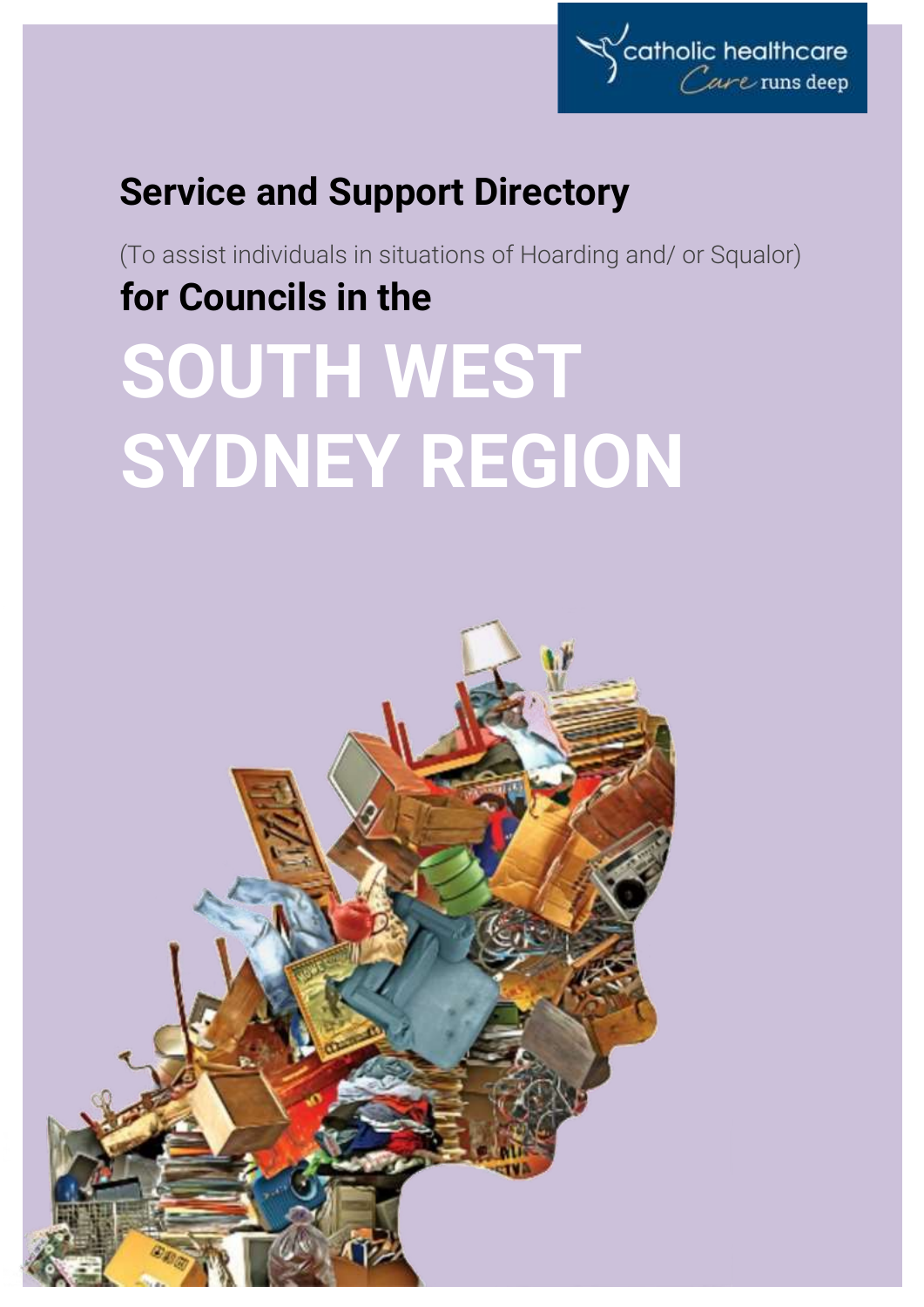

# Councils within the South West Sydney Region

- [Wingecarribee Shire Council](http://www.wsc.nsw.gov.au/)
- [Wollondilly Shire Council](http://www.wollondilly.nsw.gov.au/)
- [Liverpool Plains Shire Council](http://www.lpsc.nsw.gov.au/)
- [Liverpool City Council](http://www.liverpool.nsw.gov.au/)
- [Hilltops Council](http://hilltops.nsw.gov.au/)
- [Fairfield City Council](http://www.fairfieldcity.nsw.gov.au/)
- [Camden Council](http://www.camden.nsw.gov.au/)
- [Campbelltown City Council](http://www.campbelltown.nsw.gov.au/)

To assist individuals holistically, comprehensively and provide an opportunity to succeed, a variety of supports are required.

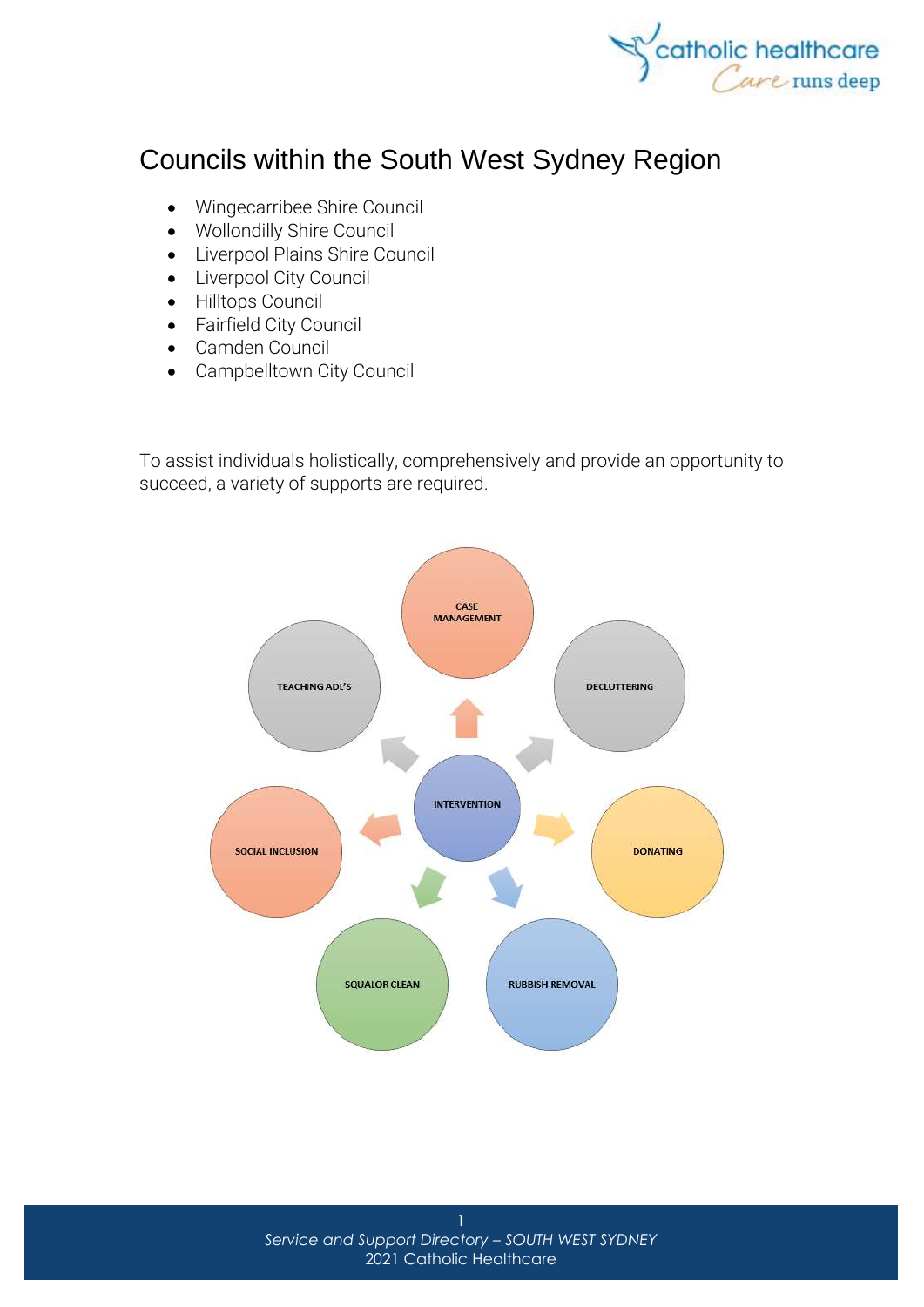

### Contents:

| 1. Case Management            | page 3  |
|-------------------------------|---------|
| 2. Decluttering               | page 4  |
| 3. Rubbish Removal            | page 5  |
| 4. Squalor Clean              | page 5  |
| 5. Donation Services          | page 6  |
| 6. Social Inclusion           | page 7  |
| 7. Activities of Daily Living | page 8  |
| 8. Mental Health              | page 12 |

# **Acronyms**

| <b>CHSP</b> | Commonwealth Home Support Program    |
|-------------|--------------------------------------|
| <b>NDIS</b> | National Disability Insurance Scheme |
| <b>HCP</b>  | Home Care Packages                   |
| <b>MAC</b>  | My Aged Care                         |
| <b>ACAT</b> | Aged Care Assessment Team            |
| <b>RAS</b>  | <b>Regional Assessment Service</b>   |
| <b>ACH</b>  | Assistance with Care and Housing     |
| DA          | Domestic Assistance                  |
| SS          | Social Support                       |
| ADL         | Activities of Daily Living           |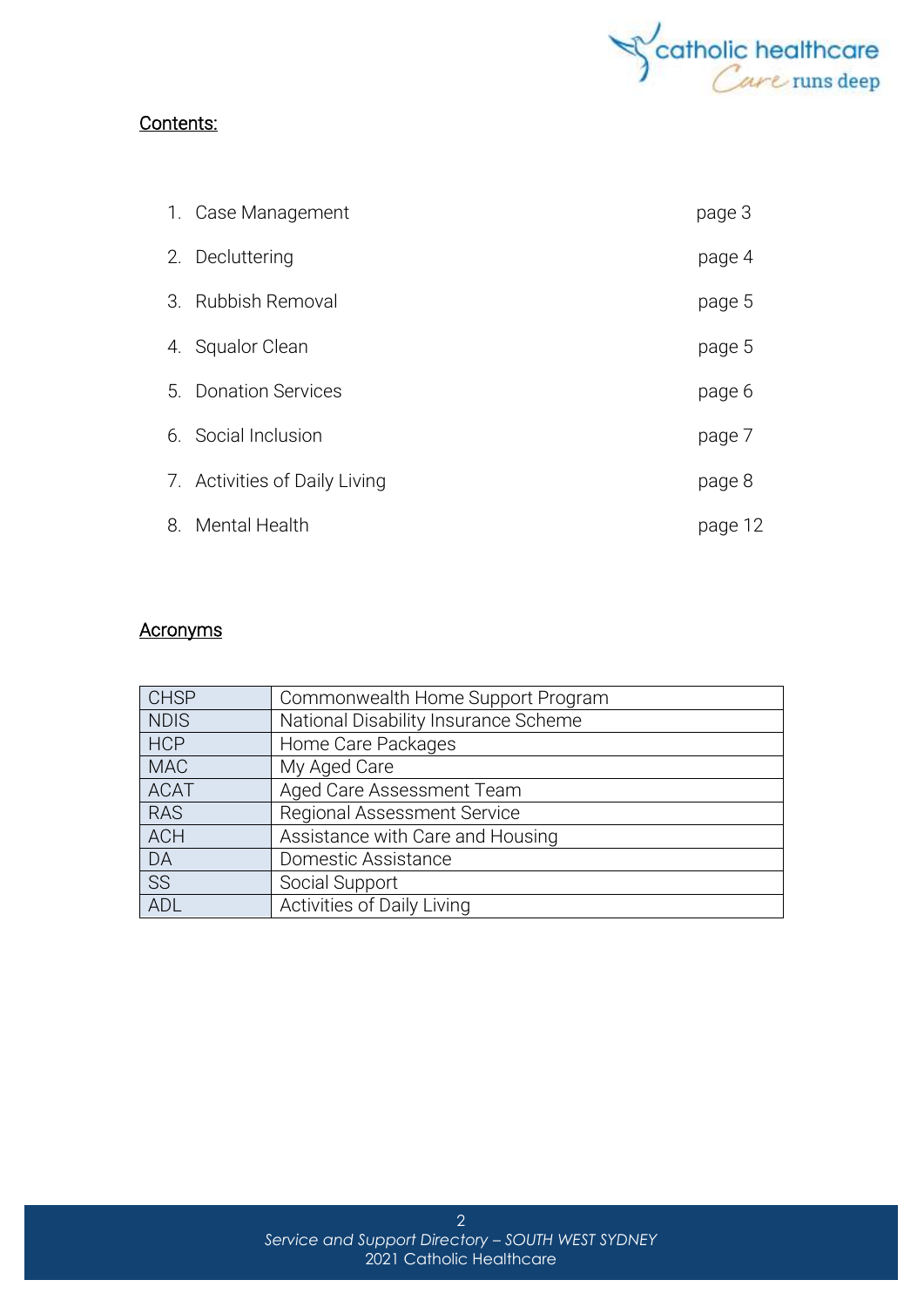

# CASE MANAGEMENT

• Case management is a collaborative process of assessment, planning, implementation, coordination, facilitation and advocacy for options and services required to meet an individual's holistic (health and human service) needs

| Provider                           | Support/Assistance      | <b>Contact Details</b> |
|------------------------------------|-------------------------|------------------------|
| Catholic Healthcare                | Hoarding & Squalor case | 1800 225 474           |
|                                    | management              |                        |
|                                    | HCP provider            |                        |
|                                    | CHSP funded             |                        |
| <b>Carrington Community</b>        | Case management         | 1300 590 590           |
| Care, Camden LGA                   | HCP provider            |                        |
|                                    | CHSP funded             |                        |
| <b>Baptist Care Home</b>           | Case management         | 1300 275 227           |
| Services, South-West               | <b>HCP</b> provider     |                        |
| Sydney/Narellan                    | CHSP funded             |                        |
| RFBI Care at Home, South           | Case management         | 1300 848 076           |
| Western Sydney                     | HCP provider            |                        |
| Just Better Care, Camden           | Case management         | 02 4626 1287           |
| <b>LGA</b>                         | HCP provider            |                        |
|                                    | NDIS supported provider |                        |
| <b>EACH Social &amp; Community</b> | Case management         | 0427 721 364           |
| Health, Campbelltown LGA           | HCP provider            |                        |
|                                    | CHSP funded             |                        |
| Rubies Nursing Care,               | Case management         | 1300 651 649           |
| Southwest Region                   | HCP provider            |                        |
| Australian Unity Home &            | Case management         | 1300 282 615           |
| Disability Services,               | HCP provider            |                        |
| Southwest Sydney                   |                         |                        |
| Focus Connect, Aged Care           | Case management         | 02 4627 1188           |
| Services Team,                     | HCP provider            |                        |
| Campbelltown LGA                   |                         |                        |
| The Whiddon Group,                 | Case management         | 1300 738 388           |
| Glenfield Community Care,          | HCP provider            |                        |
| Campbelltown, Liverpool,           |                         |                        |
| Camden, Bankstown,                 |                         |                        |
| Fairfield LGA                      |                         |                        |
| Catholic Care, Liverpool           | Case management         | 131819                 |
| <b>LGA</b>                         | HCP provider            |                        |
| BareCare Australia, Home           | Case management         | 0466 898 497           |
| <b>Care Services</b>               | HCP provider            |                        |
| First Call Nursing,                | Case management         | 02 9600 6612           |
| Bankstown, Camden,                 | HCP provider            |                        |
| Campbelltown, Fairfield &          |                         |                        |
| Liverpool LGA                      |                         |                        |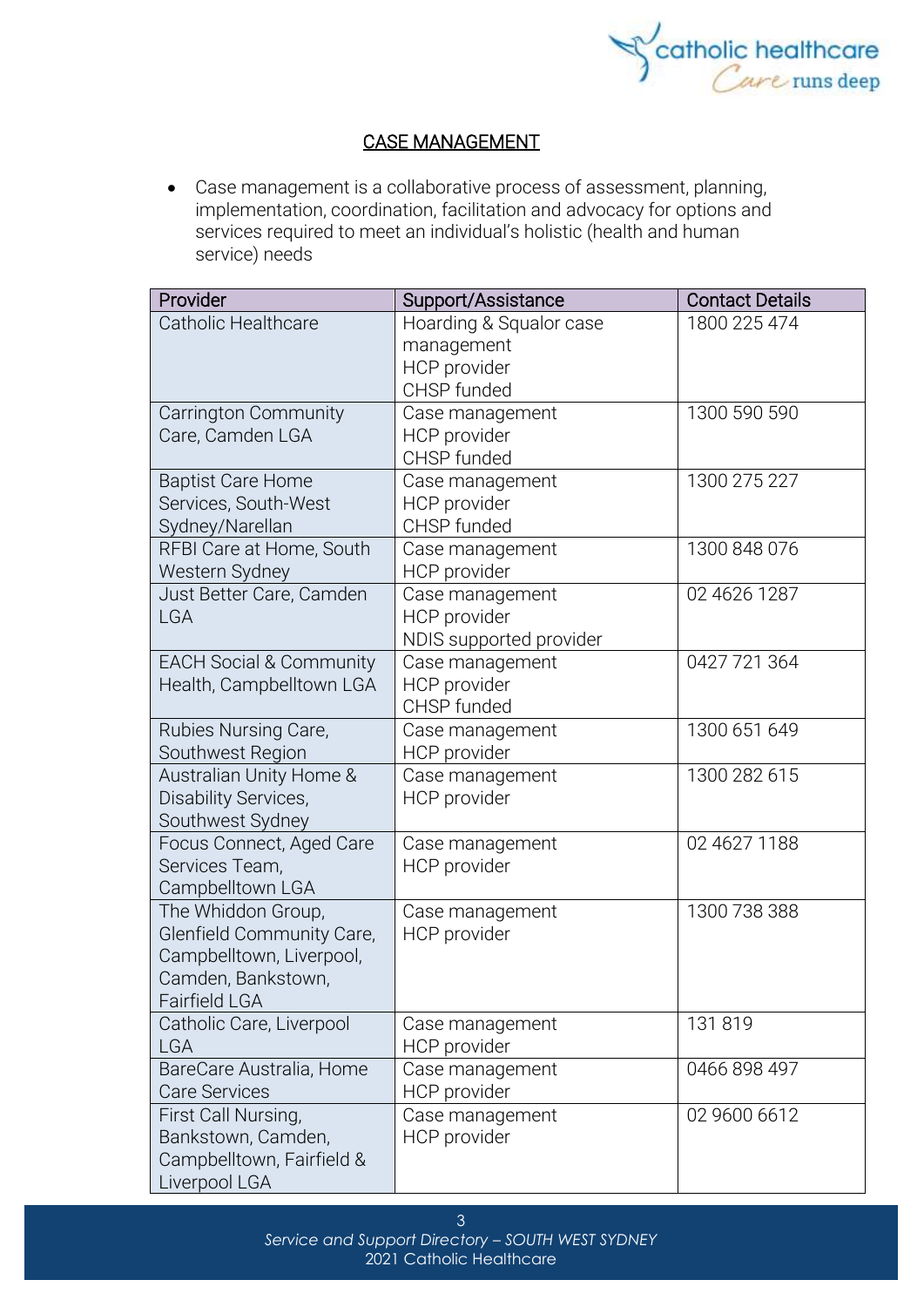

| Bankstown City Aged Care,<br>South Western Sydney                               | Case management<br><b>HCP</b> provider                | 87170180     |
|---------------------------------------------------------------------------------|-------------------------------------------------------|--------------|
| Abel Tasman, Chester Hill<br><b>LGA</b>                                         | Case management<br><b>HCP</b> provider                | 9645 3388    |
| HammondCare,<br>HammondAtHome, South<br>West Sydney                             | Case management<br><b>HCP</b> provider                | 1800 826 166 |
| Pearl Home Care Sydney<br>Outer West, South West<br>Sydney region               | Case management<br>HCP provider<br>CHSP funded        | 80047137     |
| Southern Highlands Home<br>Care, Wingecarribee LGA                              | Case management<br><b>HCP</b> provider                | 4861 1329    |
| Interchange Australia,<br>Wingecarribee LGA                                     | Case management<br><b>HCP</b> provider<br>CHSP funded | 02 4868 6688 |
| Presbyterian Aged Care<br>NSW/ACT, South West<br><b>Sydney Community Centre</b> | Case management<br><b>HCP</b> provider<br>CHSP funded | 1800 864 846 |

### DECLUTTERING:

- To remove clutter from a room, an area, etc
- Working through the process of letting go of items, to be able to use spaces of the home (and around the property) for it's intended purpose

| Provider                   | Support/Assistance      | <b>Contact Details</b> |
|----------------------------|-------------------------|------------------------|
| Carrington Community       | Domestic assistance     | 1300 590 590           |
| Care, Camden LGA           | HCP provider            |                        |
|                            | CHSP funded             |                        |
| BaptistCare Home Services, | (Domestic assistance    | 1300 275 227           |
| South-West Sydney          | <b>HCP</b> provider     |                        |
|                            | CHSP funded             |                        |
| Just Better Care, Camden   | Domestic assistance     | 02 4626 1287           |
| <b>LGA</b>                 | HCP provider            |                        |
|                            | NDIS supported provider |                        |
| Rubies Nursing Care, South | Domestic assistance     | 1300 651 649           |
| <b>West Region</b>         | HCP provider            |                        |
| Australian Unity Home &    | Case management         | 1300 282 615           |
| Disability Services, South | HCP provider            |                        |
| West Sydney                |                         |                        |
| First Call Nursing,        | Domestic assistance     | 02 9600 6612           |
| Bankstown, Camden,         | HCP provider            |                        |
| Campbelltown, Fairfield &  |                         |                        |
| Liverpool LGA              |                         |                        |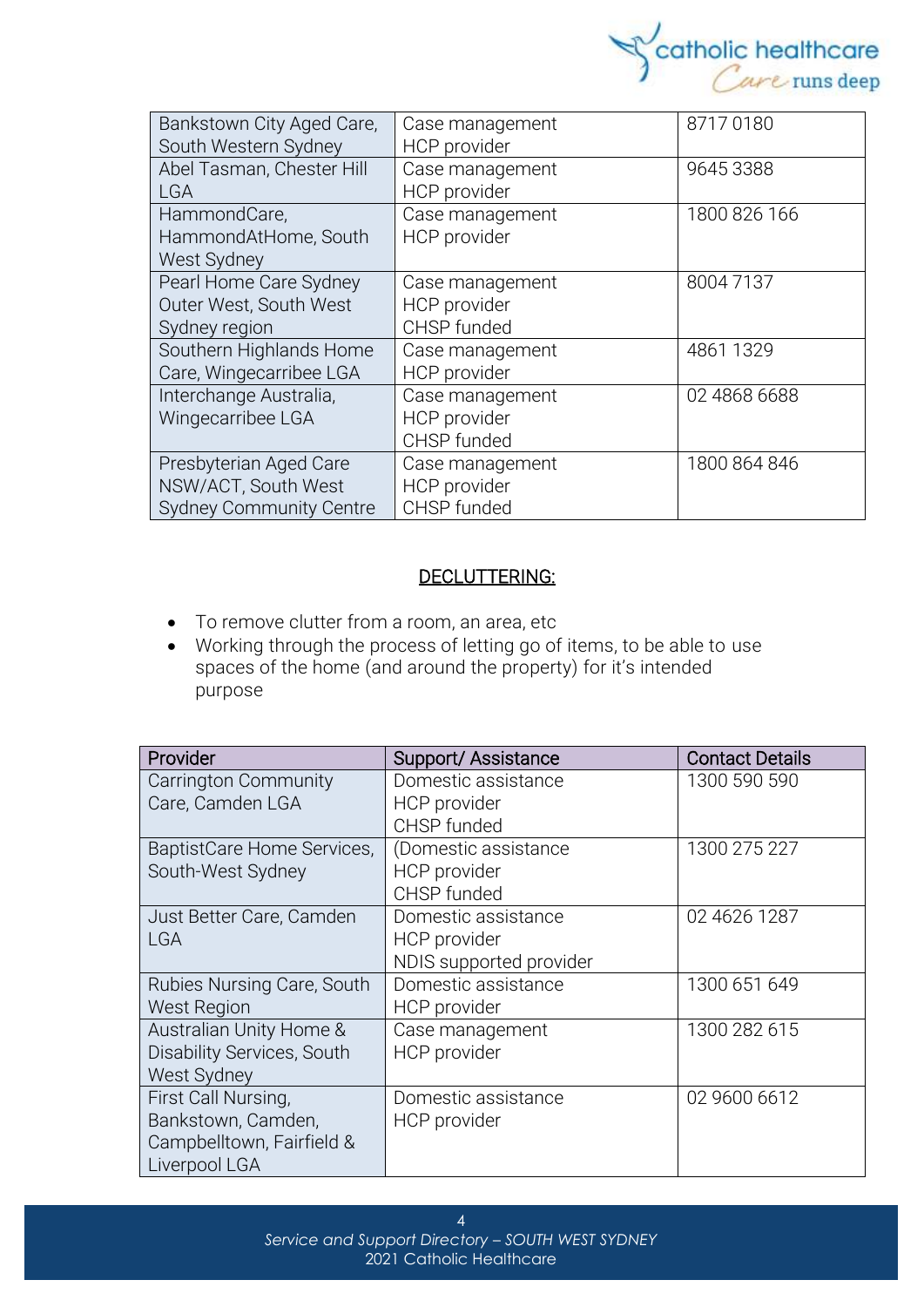

| Pearl Home Care Sydney<br>Outer West, South West<br>Sydney region                                                     | Domestic assistance<br>HCP provider<br>CHSP funded            | 80047137     |
|-----------------------------------------------------------------------------------------------------------------------|---------------------------------------------------------------|--------------|
| Interchange Australia,<br>Wingecarribee LGA                                                                           | Domestic assistance<br>HCP provider<br>CHSP funded            | 02 4868 6688 |
| Presbyterian Aged Care<br>NSW/ACT, South West<br><b>Sydney Community Centre</b>                                       | Domestic assistance<br>HCP provider<br>CHSP funded            | 1800 864 846 |
| <b>CORE Community Services</b><br>(CORE), Aged & Disability<br>Care Services. Bankstown,<br>Fairfield & Liverpool LGA | Domestic Assistance                                           | 87171500     |
| Multicultural Care, South<br>West Sydney                                                                              | Domestic assistance<br>CHSP funded<br>NDIS supported provider | 9718 6199    |
| Campbelltown-<br>Warrambucca Aboriginal<br>Home Care Services, South<br>Western Sydney district                       | Domestic assistance<br>CHSP funded                            | 1300 160 170 |
| <b>BCD Community Care,</b><br>South Western Sydney<br>region                                                          | Domestic assistance                                           | 1800 275 223 |
| Bolton Clarke, Sydney                                                                                                 | Domestic assistance<br>CHSP funded                            | 1300 221 122 |
| <b>EACH Social &amp; Community</b><br>Health, Campbelltown LGA                                                        | Domestic assistance<br>HCP provider<br>CHSP funded            | 0427 721 364 |

#### RUBBISH REMOVAL

| Provider                                     | <b>Contact Details</b> |  |
|----------------------------------------------|------------------------|--|
| Crackers Clearout PTY LTD, Waste Removal     | 0467 648 122           |  |
| Kurt's Rubbish Removal, South West Sydney    | 0428 255 438           |  |
| Nationwide Rubbish Removal, Hoarding removal | 413 739 854            |  |
| A1 Rapido Rubbish Removal plus civil PTY LTD | 1800 678 399           |  |
| Rubbish Removal Blairmount                   | 9160 1464              |  |
| Bee's Rubbish Removal                        | 0403 346 165           |  |

# **SQUALOR CLEAN**

| <b>Provider</b>                                    | <b>Contact Details</b> |  |
|----------------------------------------------------|------------------------|--|
| Universal group Australia, Cleaning services       | 0450 083 500           |  |
| Stulos Cleaning Services, Hoarding & Squalor clean | 0433 465 159           |  |
| National Trauma & Crime Scene Cleaning             | 0488 007 675           |  |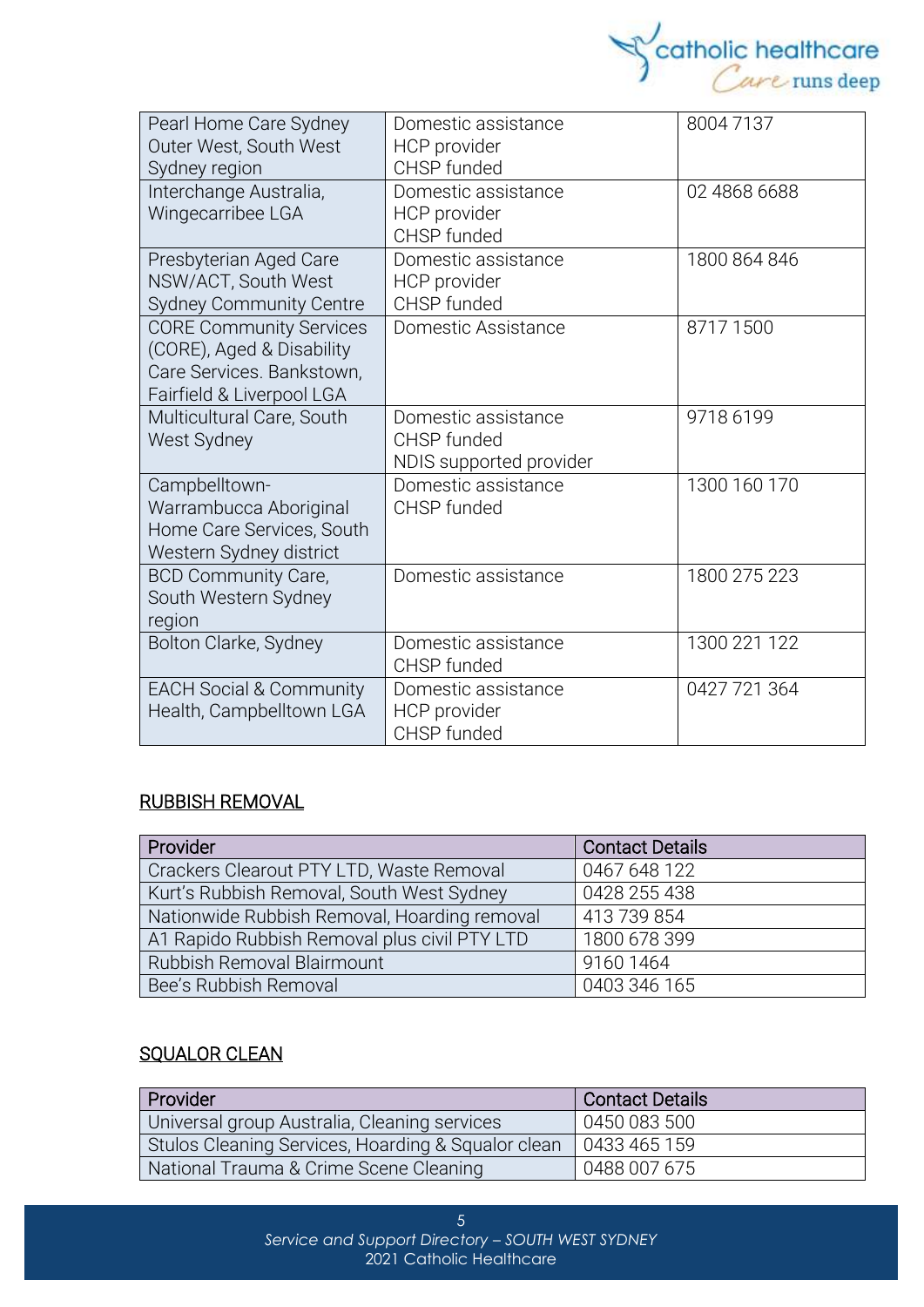

| Australian Forensic Cleaning                  | 1300 246 429 |
|-----------------------------------------------|--------------|
| Forensic Cleaning Services, Hoarding clean up | 0433 888 122 |

# **DONATIONS**

| Provider                                          | Support/Assistance             | <b>Contact Details</b> |
|---------------------------------------------------|--------------------------------|------------------------|
| St Vincent De Paul, South                         | Clothing                       | 4677 2493              |
| <b>West Region</b>                                | Food vouchers                  |                        |
| C3 Community Services,                            | Utility bill assistance        | 46207400               |
| Campbelltown LGA                                  | Telstra vouchers               |                        |
|                                                   | Community lunch                |                        |
| Nagle Centre Care &                               | Clothing                       | 4628 2928              |
| Support, Campbelltown                             | Food parcels                   |                        |
| <b>LGA</b>                                        | Food vouchers                  |                        |
|                                                   | Utility bill assistance        |                        |
|                                                   | Pharmacy vouchers              |                        |
| <b>Community Links</b>                            | Utility bill assistance        | 4683 2776              |
| Wellbeing, Wollondilly,<br>Wingecarribee & Camden |                                |                        |
| <b>LGA</b>                                        |                                |                        |
| Focus Connect, Camden,                            | Food                           | 4627 1188              |
| Campbelltown &                                    | Utility bill assistance        |                        |
| <b>Wollondilly LGA</b>                            | Pharmacy bill assistance       |                        |
|                                                   | Telstra vouchers               |                        |
| Anglicare Campbelltown,                           | Clothing                       | 8624 8600              |
| Campbelltown &                                    | <b>Blankets</b>                |                        |
| surrounding LGA                                   | Food & grocery vouchers        |                        |
|                                                   | Utility bill assistance        |                        |
| Hands & Feet, Faith Living                        | Food parcels                   | 0452 567 653           |
| Church, Claymore LGA                              |                                |                        |
| The Salvation Army                                | Food parcels                   | 9601 2813              |
| <b>Community Services</b>                         | Vouchers                       |                        |
|                                                   | Financial assistance           |                        |
| <b>CORE Community</b><br>Services, Fairfield LGA  | Food parcels<br>Coles vouchers | 8582 4170              |
| Community First Step,                             | Food parcels                   | 9727 4333              |
| <b>Fairfield LGA</b>                              | Utility bill assistance        |                        |
| Padstow Community Care,                           | Food vouchers                  | 9772 2299              |
| Padstow LGA                                       |                                |                        |
| Mobile Community Pantry,                          | Low-cost groceries             | 9790 1883              |
| <b>Bankstown LGA</b>                              |                                |                        |
| <b>Chester Hill</b>                               | Utility bill assistance        | 9645 3700              |
| Neighbourhood Centre,                             |                                |                        |
| Bankstown and Canterbury                          |                                |                        |
| <b>LGA</b>                                        |                                |                        |
| Macquarie Fields Salvation                        | Food vouchers                  | 1300 371 288           |
| Army Connect Centre                               | Fuel vouchers                  |                        |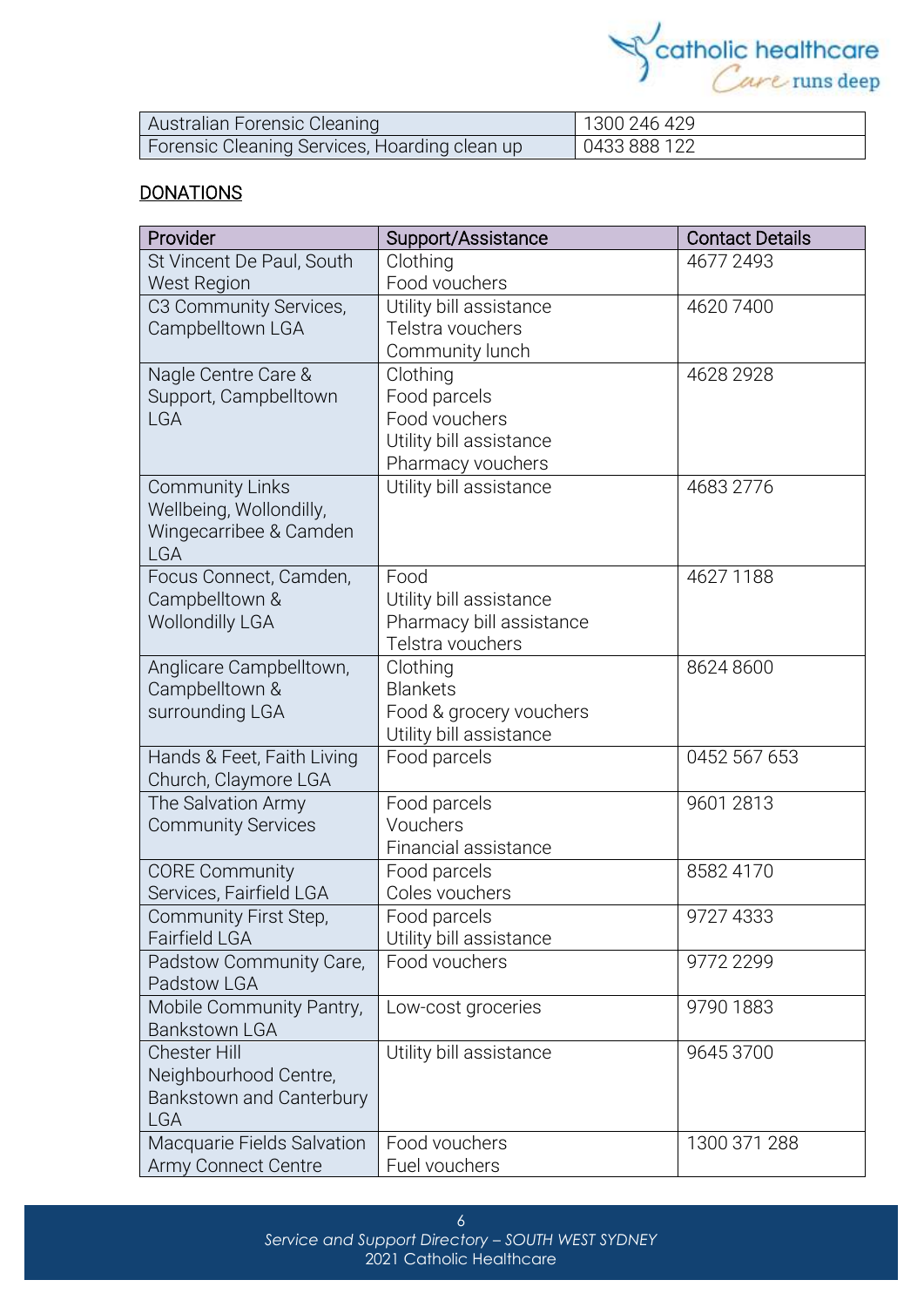

|                           | Prescription vouchers |           |
|---------------------------|-----------------------|-----------|
|                           | Telstra vouchers      |           |
| South Western Sydney      | Clothing              | 8784 5400 |
| Early Intervention &      | Food parcels          |           |
| Tenancy Support Service,  |                       |           |
| Liverpool & Fairfield LGA |                       |           |

# SOCIAL INCLUSION:

• Social [inclusion](https://www.collinsdictionary.com/dictionary/english/inclusion) is the act of making all groups of people within a society [feel](https://www.collinsdictionary.com/dictionary/english/feel) valued and [important.](https://www.collinsdictionary.com/dictionary/english/important)

| Provider                           | Support/Assistance               | <b>Contact Details</b> |
|------------------------------------|----------------------------------|------------------------|
| BaptistCare Home Services,         | Senior Social Club               | 1300 275 227           |
| South-West Sydney                  | Social support                   |                        |
|                                    | <b>HCP</b> provider              |                        |
|                                    | CHSP funded                      |                        |
| Just Better Care, Camden           | Social support services          | 02 4626 1287           |
| <b>LGA</b>                         | HCP provider                     |                        |
|                                    | NDIS supported provider          |                        |
| <b>EACH Social &amp; Community</b> | Day program                      | 0427 721 364           |
| Health, Campbelltown LGA           | <b>HCP</b> provider              |                        |
|                                    | CHSP funded                      |                        |
| Rubies Nursing Care, South         | Social support services          | 1300 651 649           |
| <b>West Region</b>                 | <b>HCP</b> provider              |                        |
| Australian Unity Home &            | Social support program           | 1300 282 615           |
| Disability Services, South         | <b>HCP</b> provider              |                        |
| West Sydney                        |                                  |                        |
| Focus Connect, Aged Care           | Day program                      | 02 4627 1188           |
| Services Team,                     | CHSP funded                      |                        |
| Campbelltown LGA                   | HCP provider                     |                        |
| Interchange Australia,             | Social support program           | 02 4868 6688           |
| Wingecarribee LGA                  | HCP provider                     |                        |
|                                    | CHSP funded                      |                        |
| Presbyterian Aged Care             | Social support program           | 1800 864 846           |
| NSW/ACT, South West                | <b>HCP</b> provider              |                        |
| <b>Sydney Community Centre</b>     | CHSP funded                      |                        |
| Little Bay Coast Centre for        | Leisure & Health activities      | 93114886               |
| Seniors                            |                                  |                        |
| Canterbury Bankstown               | Knitting group                   | 9707 9740              |
| Library & Knowledge                | Book club                        |                        |
| Centre, Chester Hill               |                                  |                        |
| Canterbury Earlwood                | Social & Recreational activities | 02 9559 4013           |
| Caring Association,                | CHSP funded                      |                        |
| Multicultural Adult Day            |                                  |                        |
| Centre                             |                                  |                        |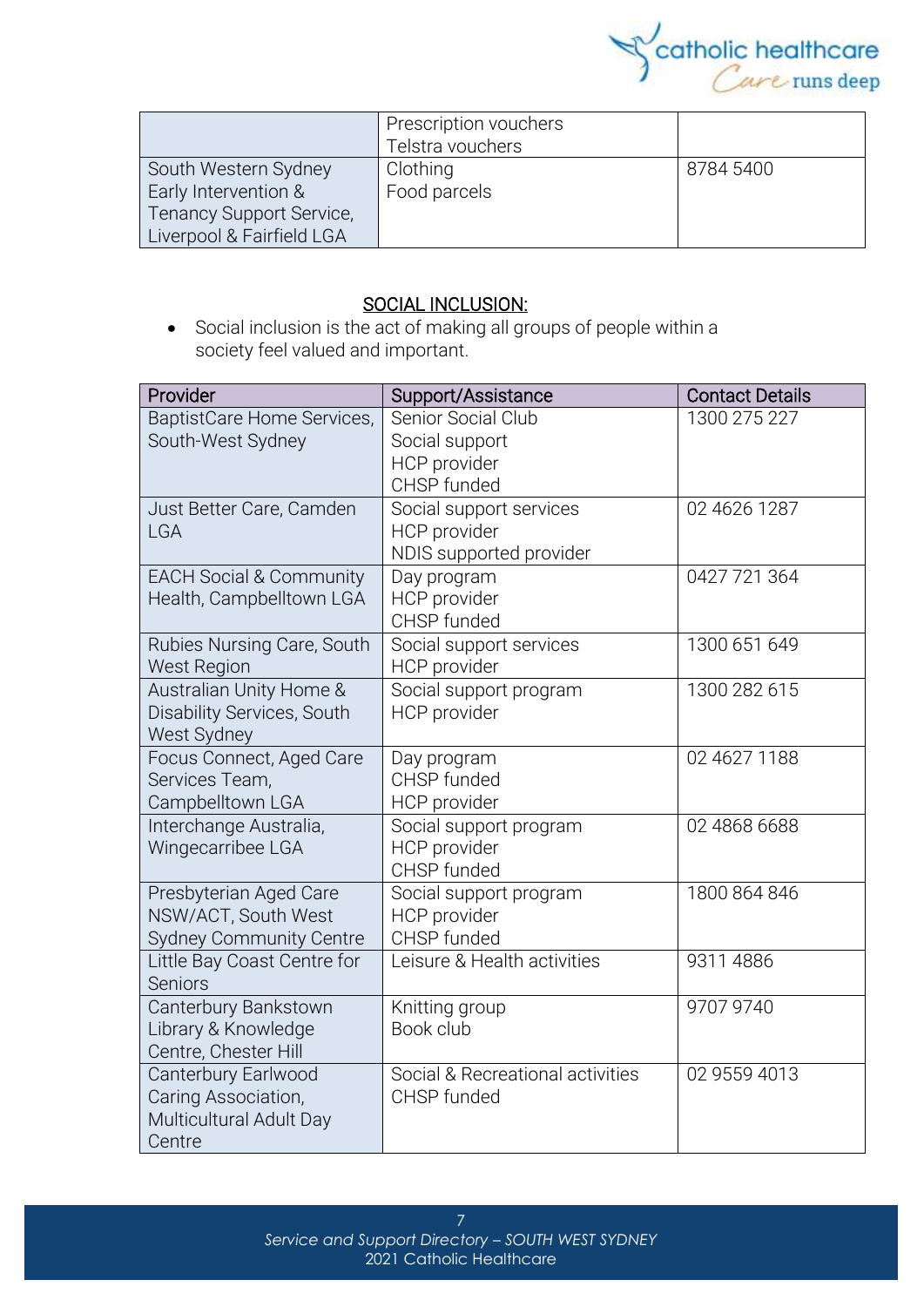

# *ACTIVITIES OF DAILY LIVING (ADL's)*

• Activities of daily living (ADLs), as the name implies, are activities necessary for maintaining an independent lifestyle with a high quality of life.

# What are the activities of daily living*?*

| Functional<br>mobility: | To move about freely and safely.                                                                   |  |
|-------------------------|----------------------------------------------------------------------------------------------------|--|
| Feeding                 | To feed oneself                                                                                    |  |
| Personal hygiene:       | To manage aspects of personal hygiene, such as bathing,<br>grooming, dressing, and brushing teeth. |  |
| Home                    | To manage tasks around the home such as taking out the                                             |  |
| maintenance:            | rubbish, cleaning the kitchen, cleaning the bathroom,                                              |  |
|                         | vacuuming/mopping, making sure food in the fridge and pantry is<br>current, watering plants.       |  |
| Managing                | assistance may be required in getting prescriptions, keeping                                       |  |
| medications:            | medications up to date and taking medications on time and in the                                   |  |
|                         | right dosages.                                                                                     |  |
| Managing                | managing assistance with bank balances, cheque books and                                           |  |
| finances:               | paying bills on time                                                                               |  |
| Communicating           | managing the household's phone and mail, making the home                                           |  |
| with others:            | hospitable and welcome for visitors.                                                               |  |
| Companionship           | this is important as it reflects on the help that may be needed to                                 |  |
| and mental              | keep a person in a positive frame of mind.                                                         |  |
| support:                |                                                                                                    |  |
| Safety procedure        | in the event of an emergency, a well-planned emergency                                             |  |
| and emergency           | procedure should be designed; as well as emergency contacts                                        |  |
| responses:              | known in case of any events.                                                                       |  |

# *How can the teaching of ADL's be done through regular support services?*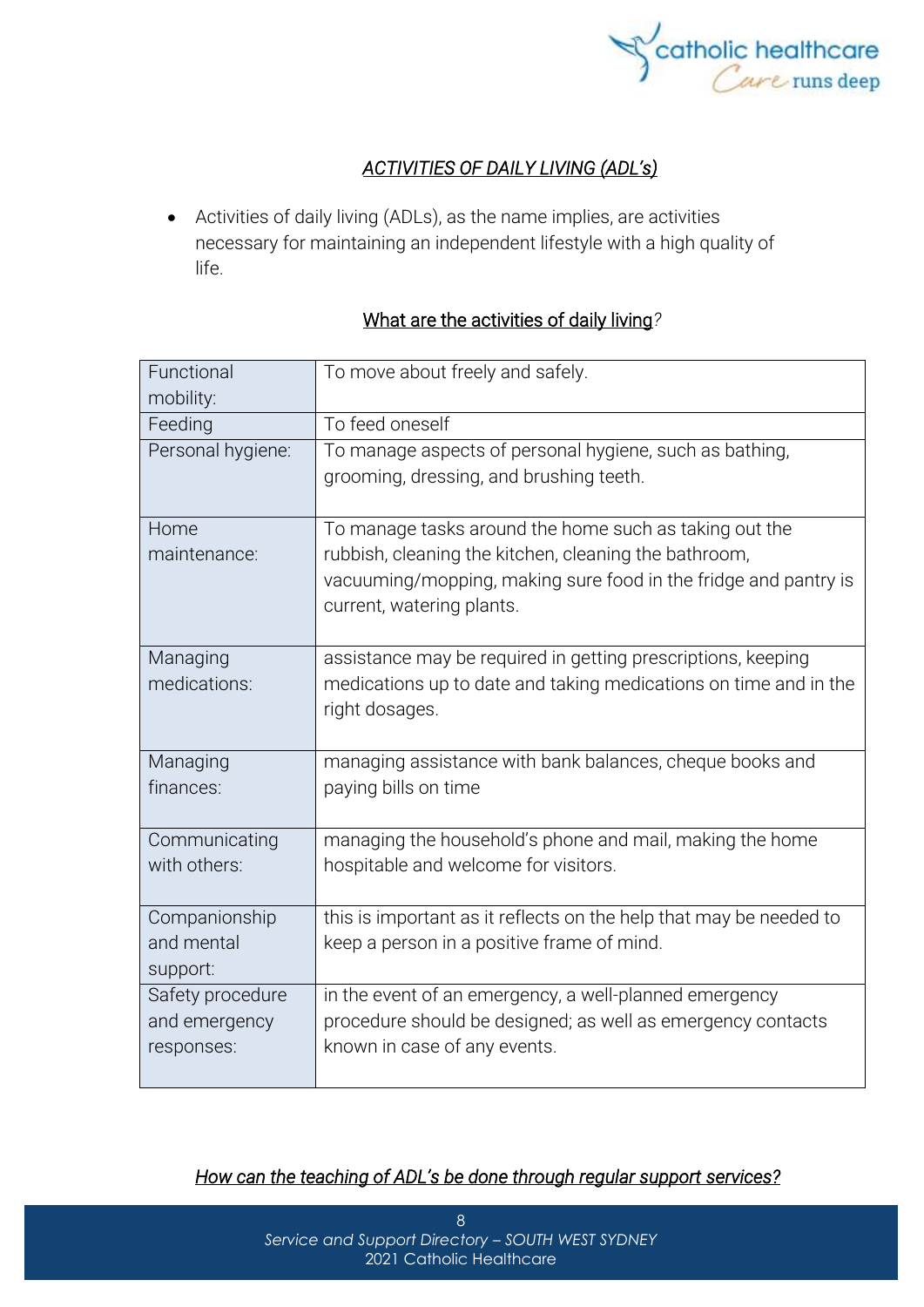

| Functional mobility: | Identifying if the individual can navigate their hallways free of<br>clutter and get assistive devices such as walkers through<br>doorways; a few changes might be necessary such as<br>doorway modifications and ramps; removing floor runners<br>and rugs helps eliminate potential tripping hazards.<br>Assisting a client to develop and implement a personal<br>organizing plan, including categories for discarded items.<br>Include a list of tasks and a plan for where to keep objects<br>and papers. Preparation includes assembling materials<br>needed for filing and storing items.<br>Take a photo of the area before starting the declutter. Ask<br>yourself questions about each item, such as 'Have I used<br>this in the last year? Is this something to give away or trash?'<br>Refer to your photo and celebrate your victories.<br>Break big tasks into smaller tasks (bathroom-> 1 drawer)<br>Set a calendar to follow and start with small time increments<br>(10-15 minutes); limit any distractions (phone, TV, radio);<br>take a break when your timer goes off and then repeat while<br>increasing the amount of time |
|----------------------|--------------------------------------------------------------------------------------------------------------------------------------------------------------------------------------------------------------------------------------------------------------------------------------------------------------------------------------------------------------------------------------------------------------------------------------------------------------------------------------------------------------------------------------------------------------------------------------------------------------------------------------------------------------------------------------------------------------------------------------------------------------------------------------------------------------------------------------------------------------------------------------------------------------------------------------------------------------------------------------------------------------------------------------------------------------------------------------------------------------------------------------------------|
|                      | Know your options by locating a recycling centre, donation<br>locations, donation centres that will pick items up, rubbish<br>removal days                                                                                                                                                                                                                                                                                                                                                                                                                                                                                                                                                                                                                                                                                                                                                                                                                                                                                                                                                                                                       |
| Feeding:             | Meal preparation and clean-up. Services that offer DA can<br>support a person in preparing and enjoying their meals.<br>Whether they have dietary needs, need inspiration with meal<br>plans, or would just like help with their cooking and clean-up.<br>Social support is also provided for those who would like<br>support during grocery shopping, unpacking of groceries,<br>and company while cooking something. This is important for<br>seniors to ensure they are receiving the appropriate nutrients<br>to support their health all wellbeing.<br>Meals on Wheels is an option for those who are unable to<br>prepare their own meals. The organisation specializes in                                                                                                                                                                                                                                                                                                                                                                                                                                                                 |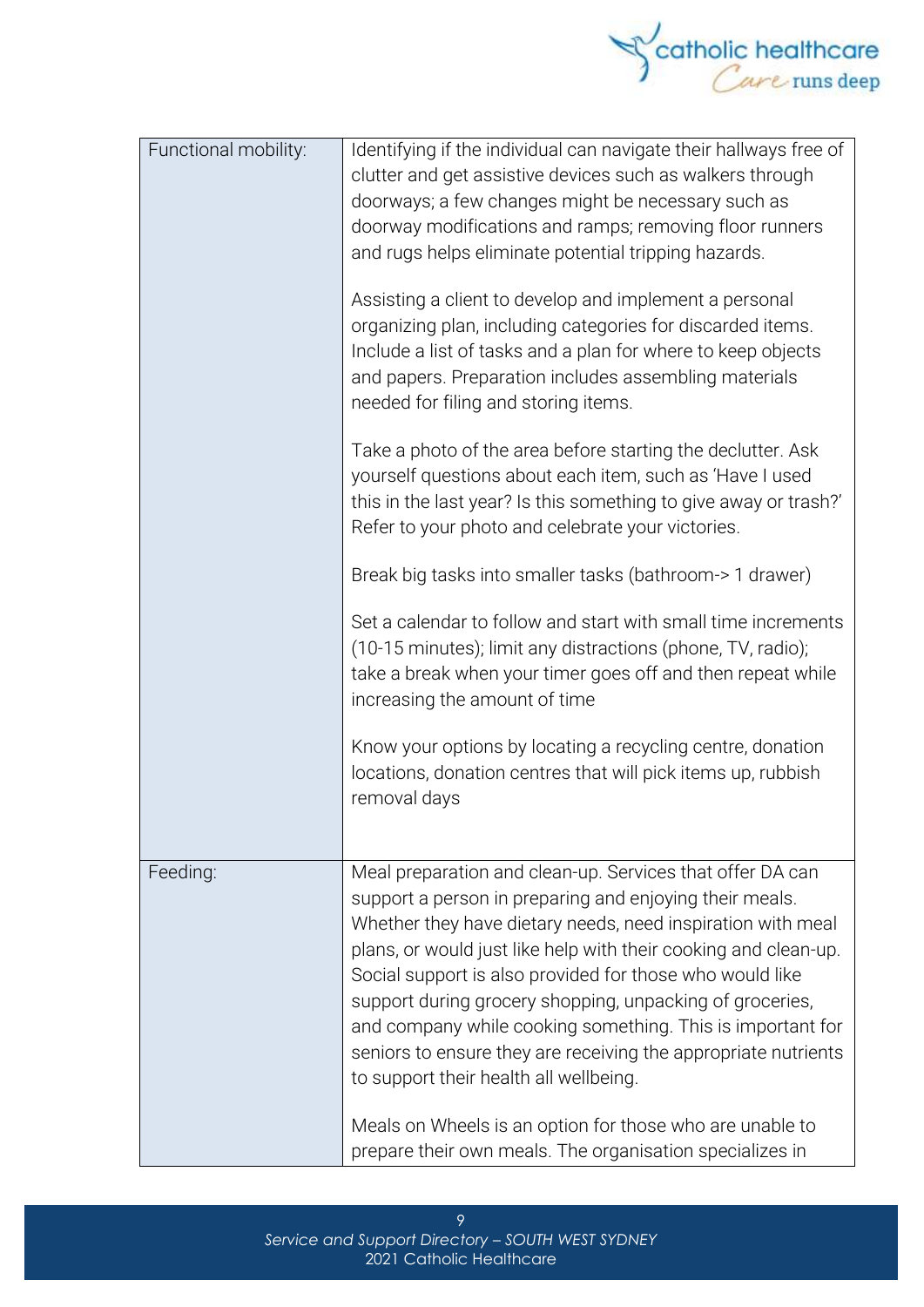

|                   | meal delivery for people aged over 65, as well as CHSP<br>clients, HCP clients, NDIS clients and full fee-paying clients.<br>Kindly reminding clients of food safety and cross<br>contamination; and how their health can be affected if cross<br>contamination of certain foods occur.                                                                                                                                                                                                                                                                                                                              |
|-------------------|----------------------------------------------------------------------------------------------------------------------------------------------------------------------------------------------------------------------------------------------------------------------------------------------------------------------------------------------------------------------------------------------------------------------------------------------------------------------------------------------------------------------------------------------------------------------------------------------------------------------|
| Personal Hygiene: | Services may include oral care, toileting, grooming,<br>showering, dressing, and undressing, and general mobility. A<br>care worker may be able to assist with personal care needs<br>with complete respect for a person's privacy and dignity.<br>Assistance can include getting in and out of bed, managing<br>continence and providing assistance using continence aids<br>and appliances.                                                                                                                                                                                                                        |
|                   | Providing easier clothing/shoes for the individual to wear if<br>you notice it has become increasingly difficult for them to<br>undress. Solutions could include pants/shorts with elastic<br>waistbands, shoes with Velcro fasteners rather than laces.                                                                                                                                                                                                                                                                                                                                                             |
|                   | Implementing home strategies for a person to shower<br>without fear of falling or slipping, such as grab bars, non-slip<br>floor mats or a shower chair. If a person still feels uneasy<br>with these installations, then a care worker is able to provide<br>assistance with showering.                                                                                                                                                                                                                                                                                                                             |
| Home maintenance: | Support is there for clients who need assistance with<br>anything from putting a load of laundry in the washing<br>machine, to folding clothes, making their bed, sweeping the<br>front paths, vacuuming, mopping, wiping kitchen benches,<br>cleaning toilets, and watering their plants. A care worker can<br>work with the client to show them how it can be done, or can<br>help assist with simple tasks such as setting up the vacuum<br>cleaner, how to empty the vacuum cleaner once its full, filling<br>and emptying a mop bucket after each use, washing all the<br>towels/cleaning cloths after use etc. |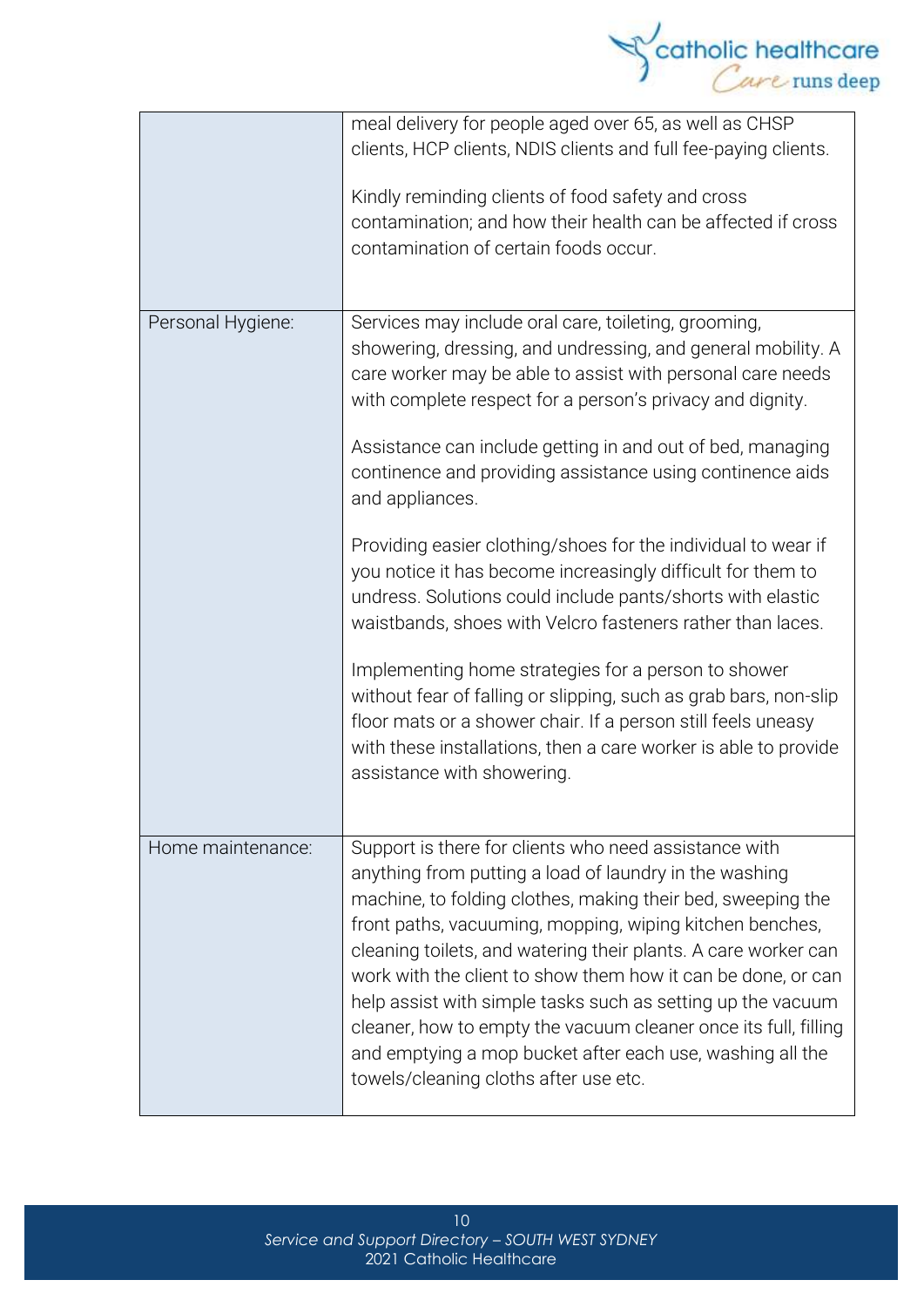

|                                             | Being able to provide clients with different options on how to<br>pack washing away, by either hanging their clothes with<br>clothes hangers, or folding them away.<br>Working with a client to organize their kitchen<br>cupboards/pantry into categories, such as keeping plates<br>together, cutlery together, cups etc. Cleaning the<br>fridge/freezer and pantry and checking for current dates.                                                                  |
|---------------------------------------------|------------------------------------------------------------------------------------------------------------------------------------------------------------------------------------------------------------------------------------------------------------------------------------------------------------------------------------------------------------------------------------------------------------------------------------------------------------------------|
| Managing<br>medications:                    | Transport can be arranged through an organisation to assist<br>with a client to access pharmacies to pick up their<br>medication.                                                                                                                                                                                                                                                                                                                                      |
| Managing finances:                          | A case manager can assist the individual to sort through and<br>organize any bills, categorized by paid, unpaid and/or<br>overdue.<br>Suggestions for storing the bills such as in a folder or filing<br>cabinet can be arranged with the individual.                                                                                                                                                                                                                  |
| Communicating with<br>others:               | Communication is fundamental to human interaction. Care<br>workers can assist individuals in managing their calendar<br>and appointments, and sharing family updates by post,<br>technology or replying to messages<br>Keeping a large calendar with clearly marked dates and<br>appointment times can create a greater sense of control and<br>order.<br>Teaching an individual how to use technology such as zoom<br>and searching internet links and YouTube videos |
| Companionship and<br>mental health support: | Communication impairment can alienate people from their<br>regular activities, and relationships can lead to withdrawal,<br>isolation, and depression.<br>Care plans can be created with individuals to support their<br>social interaction and communication. It is important to                                                                                                                                                                                      |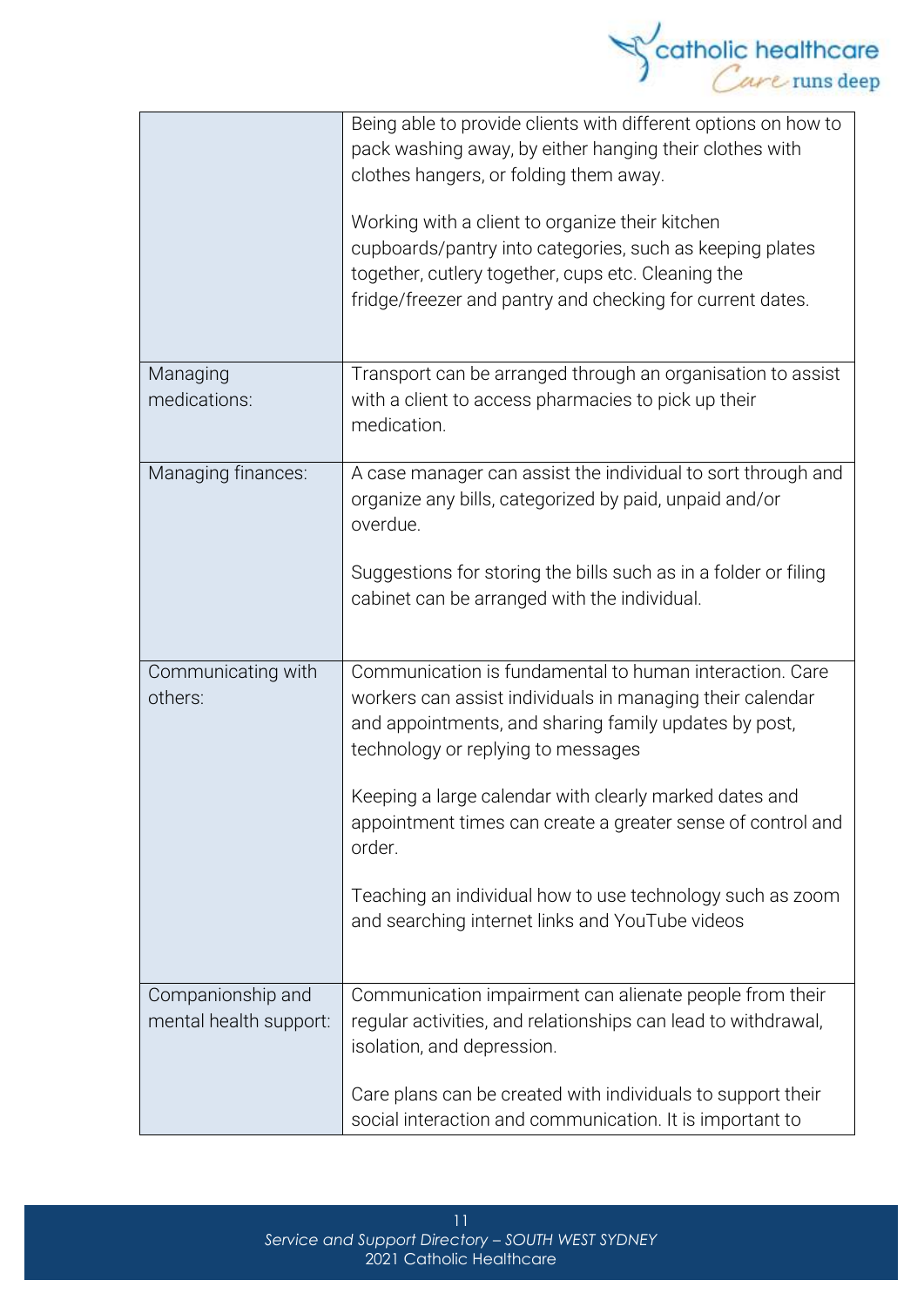

|                                              | understand why a person is experiencing difficulty in<br>communicating and try and lessen the effects.<br>This could include finding out what a person's interests are<br>and linking them to social groups within the community.<br>Suggesting ways for a person to express their feelings, such<br>as drawing or keeping journal entries, or meditating as a<br>form of stress relief. |
|----------------------------------------------|------------------------------------------------------------------------------------------------------------------------------------------------------------------------------------------------------------------------------------------------------------------------------------------------------------------------------------------------------------------------------------------|
| Safety procedure and<br>emergency responses: | Fitting medical alert systems in case of emergency when<br>there is a communication barrier                                                                                                                                                                                                                                                                                              |
|                                              | Hearing impaired phones and hearing aids can help a person<br>remain independent while ensuring their safety is protected.                                                                                                                                                                                                                                                               |
|                                              | Going through a fire escape route with an individual so they<br>become familiar of it in case of emergency. If an individual<br>has a lot of items in the home, working with the individual to<br>ensure their safety is the top priority is extremely important.                                                                                                                        |
|                                              | Devising a plan with the individual to create clear pathways<br>so there is a clutter free entry and exit in the home would be<br>recommended.                                                                                                                                                                                                                                           |

# Mental Health Care Plan

#### What is it?

A mental health care plan is a support plan for someone who is going through mental health issues. If a doctor agrees that you need additional support, you and the doctor will make the plan together.

#### A mental health care plan might include:

- A referral to an expert, like a psychologist
- The types of mental health care that can support you
- Other strategies to improve and maintain your mental health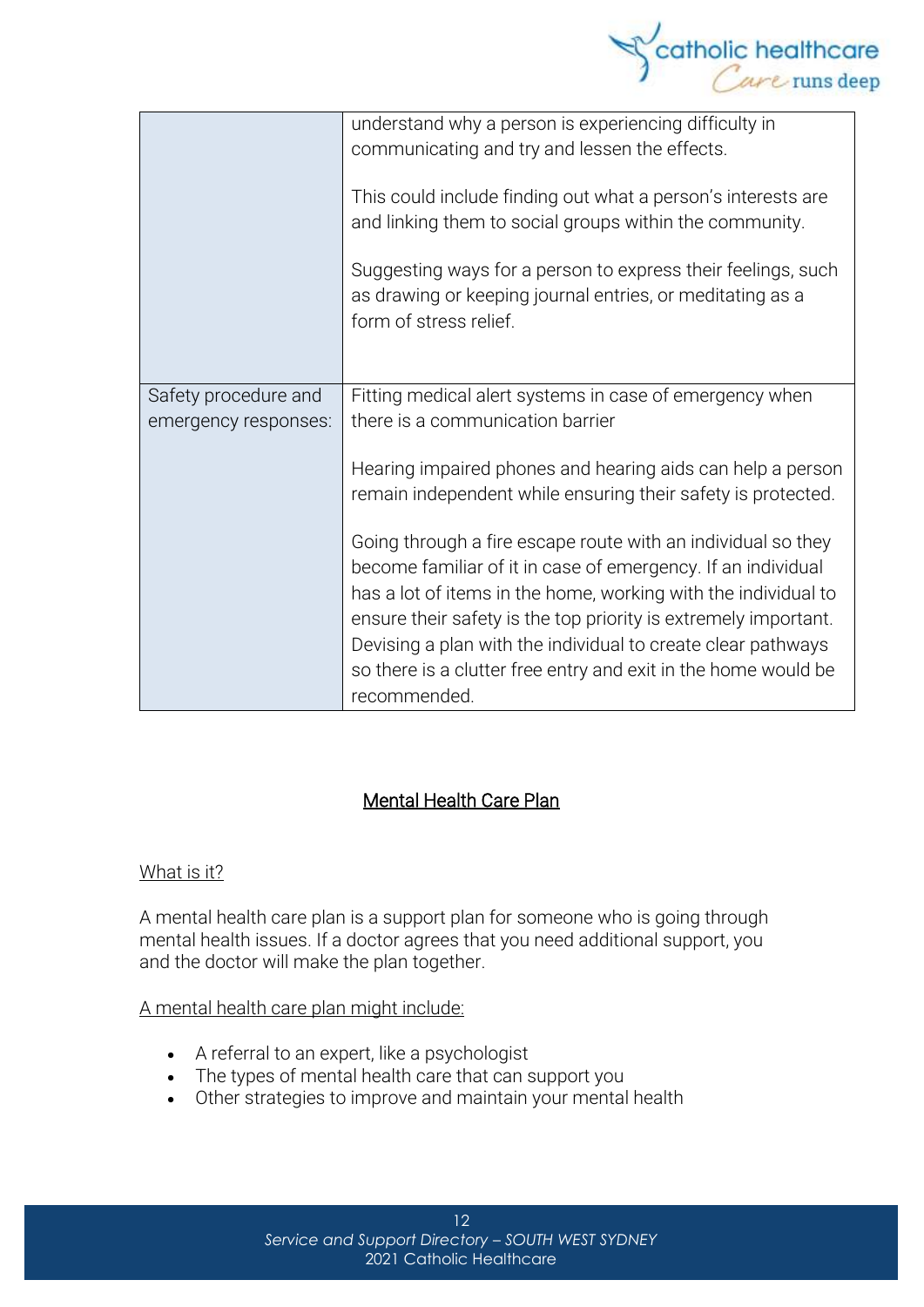

If you have a mental health care plan, the Government will pay some or all of the cost of up to ten sessions with a mental health expert in a year. You can get that through the [Medicare](https://headspace.org.au/blog/how-to-get-a-medicare-card-old/) rebate.

## Who do I contact for a Mental Health Care Plan?

This needs to be done by your GP (general practitioner). When you book an appointment with your doctor tell them you want to talk about a mental health care plan.

Then, at the appointment, talk to your doctor about what's been going on. It helps to be as open and honest as possible. Your doctor might ask you to fill out a questionnaire about how you've been feeling to work out the best support for you. Your doctor will then refer you to a psychologist that they know of, or you can find your own.

Types of support you may be able to get include:

- One on one sessions with a psychologist
- Group psychologist sessions
- Sessions with a social worker or another allied health practitioner

Extra support can empower you to make big changes to how you feel and cope. Speaking to someone can give you the opportunity to find strategies to work through your concerns and manage them better (Headspace, 2018).

# Mental Health Support

| Provider                                 | <b>Contact Details</b> |
|------------------------------------------|------------------------|
| Liverpool Women's Health Centre          | 02 9601 3555           |
| Life Supports, Liverpool                 | 1300 735 030           |
| Headspace, Liverpool                     | 02 8785 3200           |
| Gambling Help Service, South West Sydney | 02 9616 4060           |
| Mental health                            |                        |
| Gandangara Health Services, Liverpool    | 02 9601 0700           |
| Learning Links, Liverpool                | 02 8525 8280           |
| Salvation Army headfirst, Liverpool      | 02 8785 3200           |
| The ORS Group, Liverpool                 | 1800 000 677           |